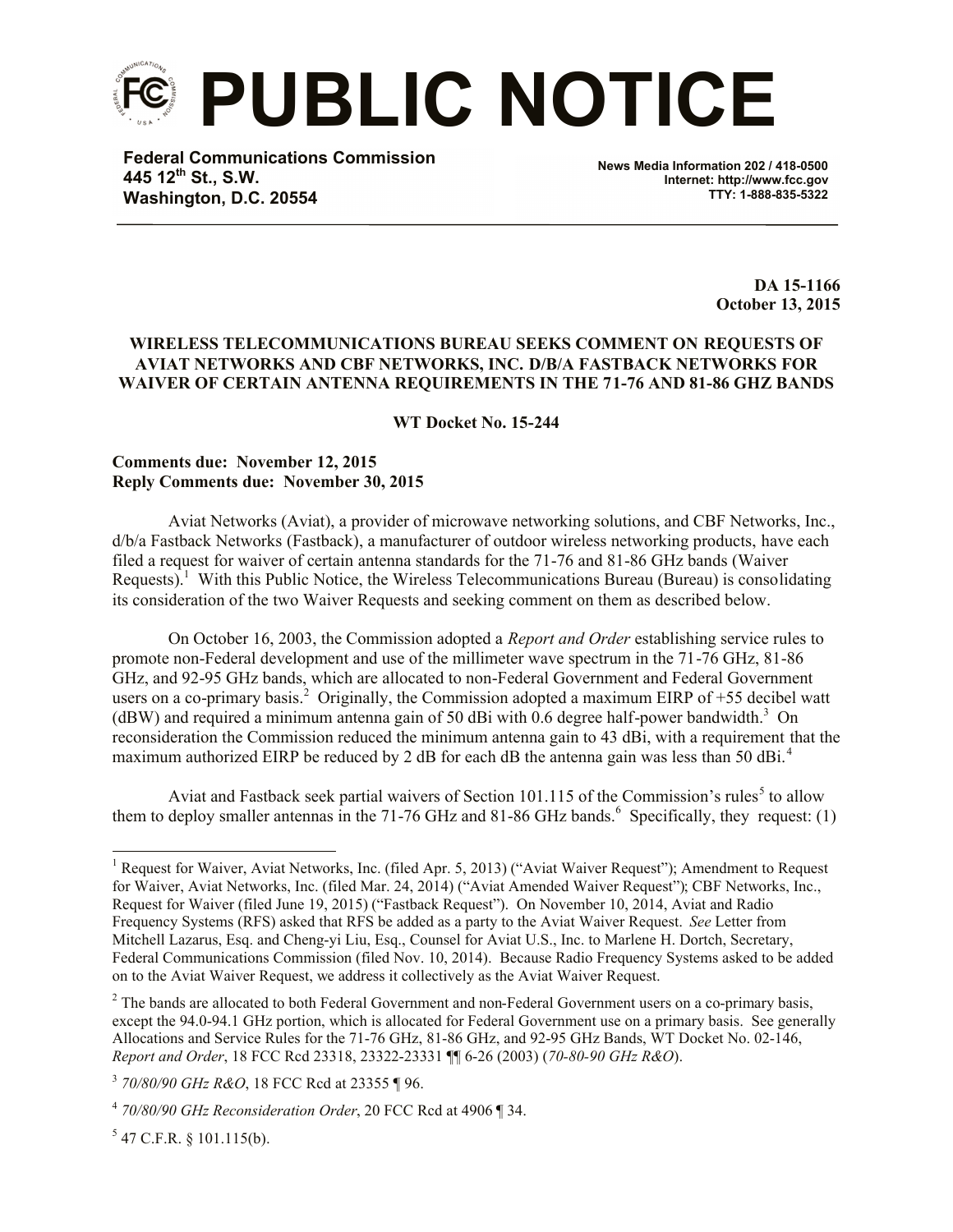use of a new suppression table that allows for Category A and B antennas, lower minimum gain (38 vs. 43 dBi), higher maximum beamwidth (2.2 vs. 1.2 degrees), and modified suppression criteria at various angles; (2) application of the co-polar discrimination requirement to the range of angles 2.5-5 degrees from the centerline, rather than 1.2-5 degrees as at present; (3) relaxation of the required cross-polar discrimination from 25 dB to 21 dB; and (4) reduction of the required magnitude of co-polar discrimination from G-28 dB to G-33 dB, where G is the antenna gain in dBi.<sup>7</sup> Aviat and Fastback assert that granting the Waiver Requests would allow deployment of smaller, thinner and lighter antennas, and would serve the public interest by "stimulat ling activity in the underused 71-76/81-86 GHz bands." "with no adverse effect on any party."<sup>8</sup>

The antenna standards for the 71-76 GHz and 81-86 GHz bands are currently the subject of a request by the Fixed Wireless Communications Coalition (FWCC), which asks the Commission to amend Section 101.115 of the Commission's rules to relax those antenna standards to allow the use of smaller antennas in those bands.<sup>9</sup> Aviat and Fastback specify that they seek waivers to allow antennas meeting the proposed requirements to be used immediately, prior to the resolution of this rulemaking.<sup>10</sup> They propose several conditions on the waivers.<sup>11</sup>

Several entities, including Huber+Suhner AG, PEG Bandwidth, LLC, T-Mobile USA., Inc., and FWCC, have already submitted comments on these Waiver Requests.<sup>12</sup> These comments will be incorporated into this docket and included in the record of this proceeding. Requests for waiver of rules governing Wireless Radio Services are governed under Section 1.925 of the Commission's rules.<sup>13</sup> Accordingly, we seek comment on the Aviat and Fastback Waiver Requests.

l

<sup>6</sup> *See* Aviat Waiver Request at 2; Fastback Waiver Request at 1.

 $<sup>7</sup>$  Aviat Waiver Request at 10-11, Aviat Amended Waiver Request at 2; Fastback Waiver Request at 1.</sup>

<sup>8</sup> Aviat Waiver Request at 12; Fastback Waiver Request at 2. Aviat states that antennas meeting the proposed standards will not interfere with existing uses of the band, as they would operate at "relatively low power," and would be installed pursuant to existing coordination procedures. Aviat Waiver Request at 11.

<sup>9</sup> Comments of the Fixed Wireless Communications Coalition in Response to the Commission's Notice of Inquiry, WT Docket No. 10-153 (filed Oct. 5, 2012); Letter from Mitchell Lazarus, Counsel for the Fixed Wireless Communications Coalition to Marlene H. Dortch, Secretary, Federal Communications Commission, WT Docket No. 10-153 (filed Apr. 4, 2013).

 $10$  Aviat Waiver Request at 2; Fastback Waiver Request at 1-2.

<sup>&</sup>lt;sup>11</sup> Aviat Waiver Request at 13; Fastback Waiver Request at 1.

<sup>&</sup>lt;sup>12</sup> Letter from Vijay Lewis, Chief Technology Officer for PEG Bandwidth, LLC to Marlene H. Dortch, Secretary, Federal Communications Commission (filed Apr. 10, 2015); Letter from Kathleen O'Brien Ham, Vice President of Federal Regulatory Affairs for T-Mobile USA, Inc. to Marlene H. Dortch, Secretary, Federal Communications Commission (filed Mar. 12, 2015); Letter from Mitchell Lazarus, Counsel for the Fixed Wireless Communications Coalition to Marlene H. Dortch, Secretary, Federal Communications Commission (filed Mar. 23, 2013); Letter from Matthias Fries PhD, Product Line Manager Antennas for Huber+Suhner AG to Mitchell Lazarus, Counsel for the Fixed Wireless Communications Coalition, Forwarded to Marlene H. Dortch, Secretary, Federal Communications Commission (filed Dec. 3, 2013).

<sup>13</sup> 47 C.F.R. § 1.925.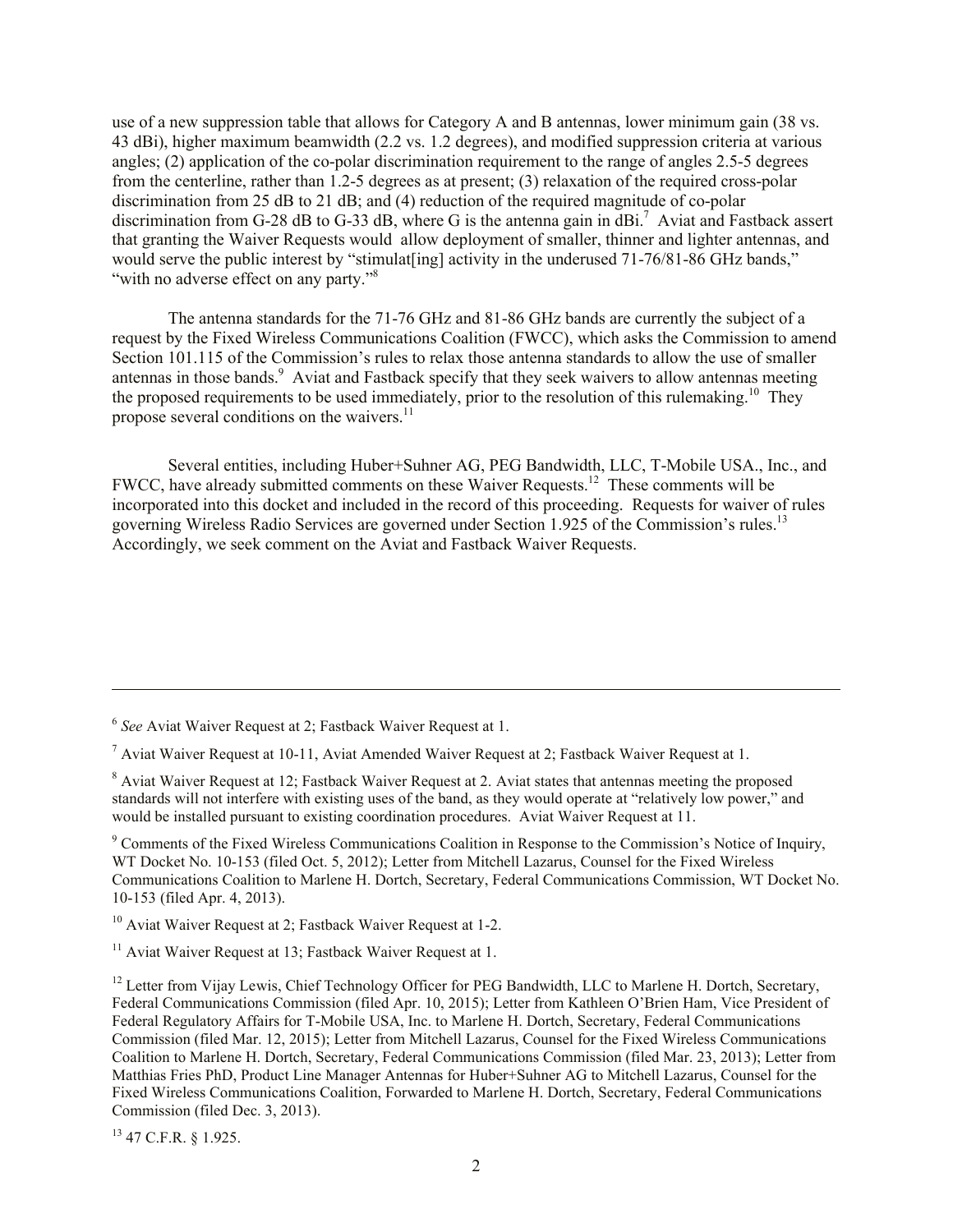### **Procedural Matters**

## **A. Filing**

Interested parties may file comments and reply comments on or before the dates indicated on the first page of this document. Comments may be filed either by filing paper copies or using the Commission's Electronic Comment Filing System (ECFS). *See generally* Electronic Filing of Documents in Rulemaking Proceedings, 63 FR 24121 (1998). When filing comments, please reference WT Docket No. 15-XXX.

- Electronic Filers: Comments may be filed using the Internet by accessing ECFS: http://fcc.gov/ecfs// Follow the instructions for submitting comments.
	- o Generally, only one copy of an electronic submission must be filed and should include the docket or rulemaking number referenced in the caption. In completing the transmittal screen, commenters should include their full name, U.S. Postal Service mailing address, and the applicable docket or rulemaking number.
	- o Parties may also submit an electronic comment by Internet e-mail. To get filing instructions for e-mail comments, commenters should send an e-mail to ecfs@fcc.gov, and should include the following words in the body of the message, "get form." A sample form and directions will be sent in reply. Parties who choose to file by paper must file an original and four copies of each filing.
- Paper Filers: Parties who choose to file by paper must file an original and one copy of each filing. Filings can be sent by hand or messenger delivery, by commercial overnight courier, or by first-class or overnight U.S. Postal Service mail. All filings must be addressed to the Office of the Secretary, Federal Communications Commission. Paper filings can be submitted by the following methods:
	- o Commercial overnight mail (other than U.S. Postal Service Express Mail and Priority Mail): Mail to 9300 E. Hampton Dr., Capitol Heights, MD 20743.
	- o U.S. Postal Service (First-class, Express and Priority): Mail to 445 12th St., S.W., Washington, DC 20554.
	- o Hand-delivered/Courier: Deliver to 445 12th St., S.W., Room TW-A325, Washington, DC 20554. The filing hours at this location are 8:00 a.m. to 7:00 p.m. All hand deliveries must be held together with rubber bands or fasteners. Envelopes and boxes must be disposed of before entering the building.

People with Disabilities: To request materials in accessible formats for people with disabilities (Braille, large print, electronic files, audio format), send an e-mail to fcc504@fcc.gov or call the Consumer & Governmental Affairs Bureau at (202) 418-0530 (voice), (202) 418-0432 (TTY).

#### **B. Availability of Documents**

Documents in WT Docket No. 15-244 will be available for public inspection either through ECFS: http://apps.fcc.gov/ecfs/, or during regular business hours in the FCC Reference Center (CY-A257) at the Federal Communications Commission, 445 12th Street, SW., Washington, DC, 20554. These documents will be available electronically in ASCII, Microsoft Word, and/or Adobe Acrobat.

# **C. Ex Parte Rules—Permit-But-Disclose Proceeding**

Unless otherwise provided, requests for waiver of the Commission's Rules are subject to treatment by the Commission as restricted proceedings for *ex parte* purposes under Section 1.1208 of the Commission's Rules, 47 C.F.R. § 1.1208. Because of the policy implications and potential impact of this proceeding on persons not parties to the waiver request, we believe it would be in the public interest to